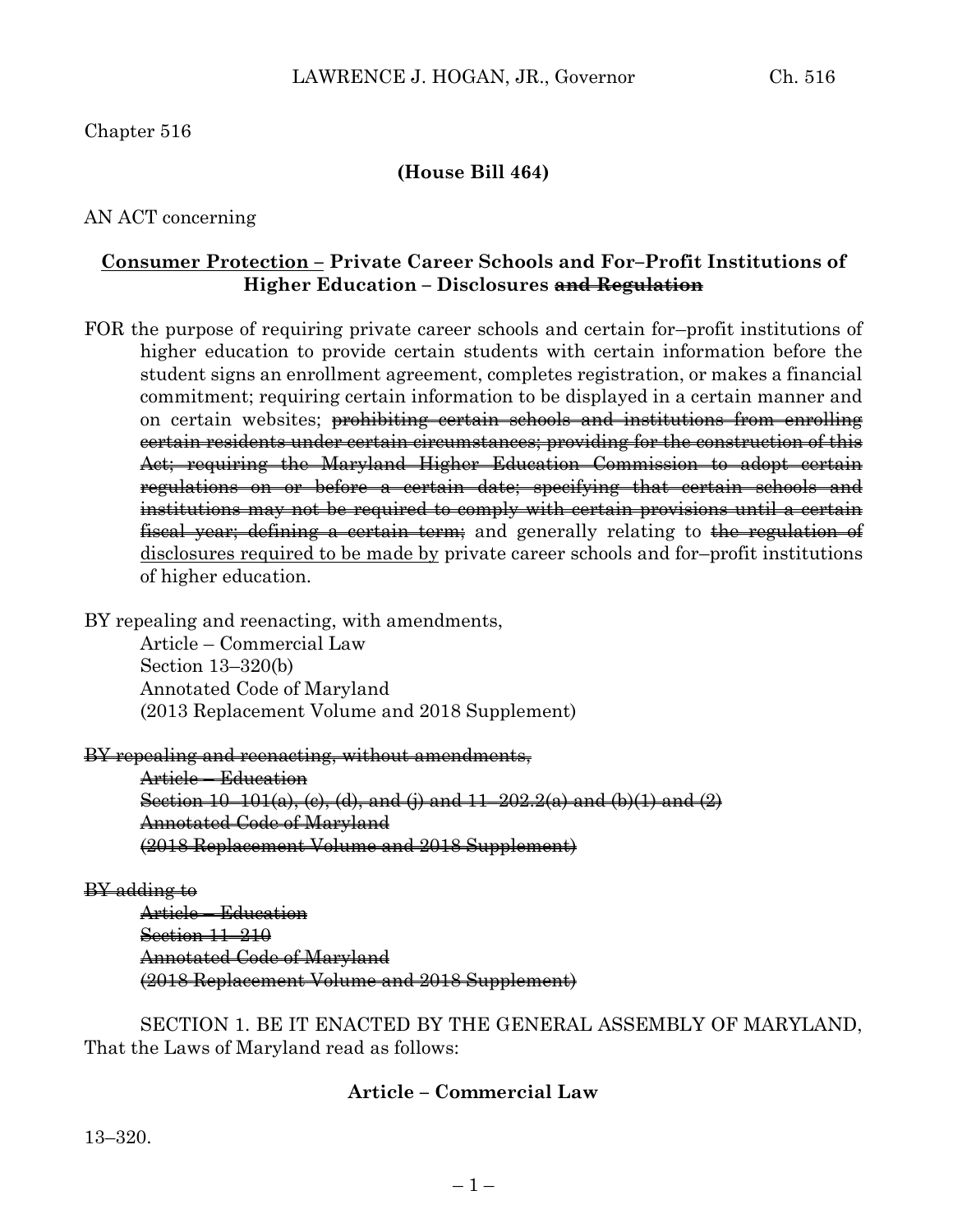(b) (1) Before a prospective student signs an enrollment agreement, completes registration, or makes a financial commitment to a private career school, for–profit institution of higher education, or for–profit institution of higher education that is required to register with the Commission, the school or institution shall provide to the student the following information:

U.S.C. § 1087ll;

- (i) The total cost of attendance for the program, as defined in 20
- (ii) The length of the program;
- (iii) The number of clock or credit hours, or the equivalent

information;

- (iv) The school or institution's cancellation and refund policy;
- (v) The program's completion rates for both full–time and part–time

students;

(vi) The program's withdrawal rates; **[**and**]**

(vii) The median combined loan debt for federal loans, institutional loans, and private loans certified by the school or institution, for all students who completed the program during the most recently completed award year**;**

# **(VIII) THE PLACEMENT RATE FOR THE PROGRAM, IF THE SCHOOL OR INSTITUTION IS REQUIRED BY ITS ACCREDITING AGENCY TO CALCULATE A PLACEMENT RATE FOR THE PROGRAM, OR THE SCHOOL OR INSTITUTION, OR BOTH, USING THE REQUIRED METHODOLOGY OF THE ACCREDITING AGENCY;**

**(IX) WHETHER THE PROGRAM SATISFIES THE APPLICABLE EDUCATIONAL PREREQUISITES FOR PROFESSIONAL LICENSURE OR CERTIFICATION IN THE STATE; AND**

**(X) THE MEDIAN EARNINGS OF FORMER STUDENTS OF THE SCHOOL OR INSTITUTION WHO RECEIVED FEDERAL FINANCIAL AID AT 10 YEARS AFTER ENTERING THE SCHOOL OR INSTITUTION, AS REPORTED ON THE COLLEGE SCORECARD, IF AVAILABLE; AND**

# **(XI) WHETHER THE SCHOOL OR INSTITUTION HAS FAILED TO MEET THE REQUIREMENTS OF § 11–210 OF THE EDUCATION ARTICLE IN ANY OF THE 3 IMMEDIATELY PRECEDING FISCAL YEARS**.

(2) **[**(i)**]** The information described under paragraph (1) of this subsection shall be prominently displayed **[**in**]:**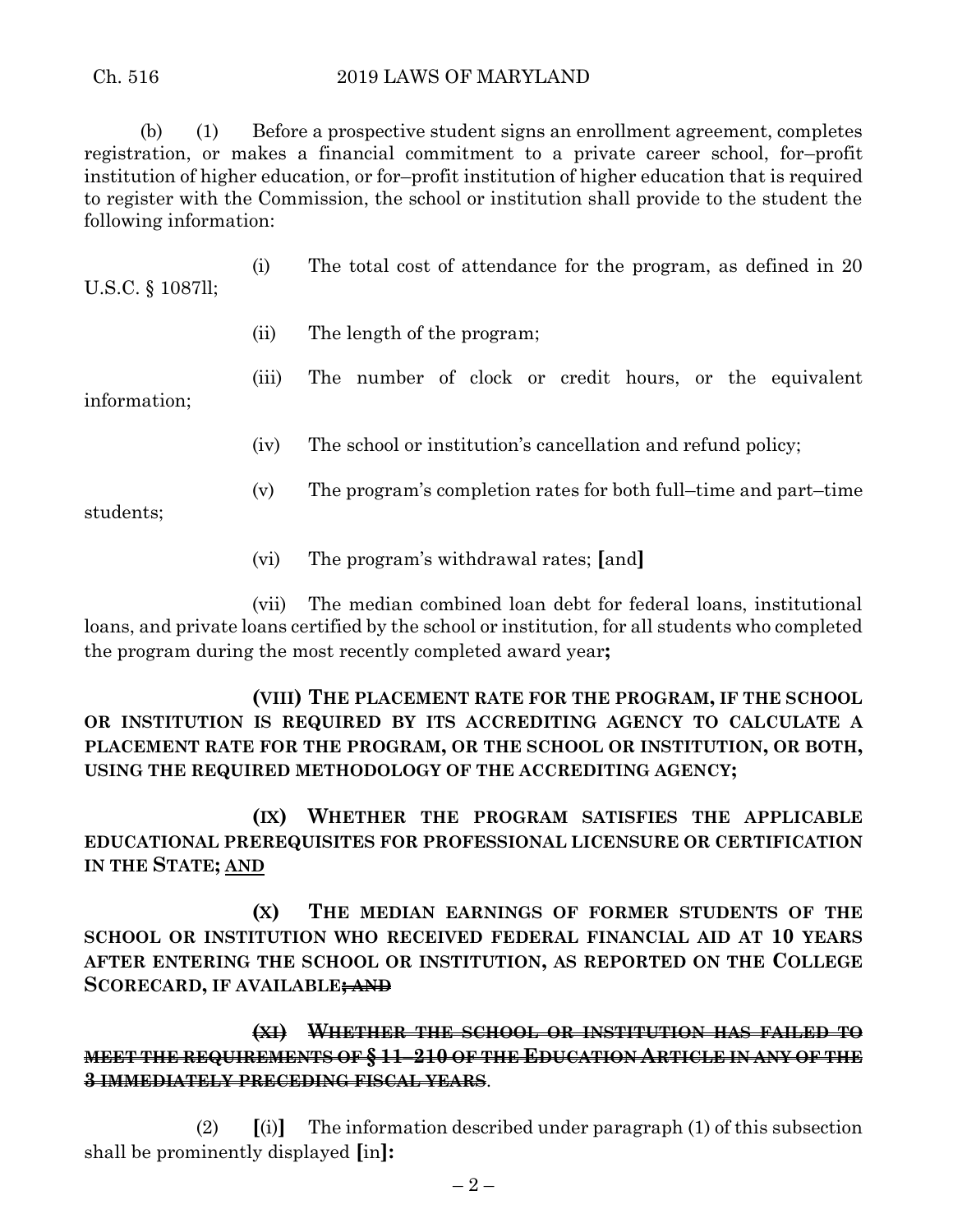**(I) IN** a letter or e–mail to a prospective student **THAT DOES NOT** 

### **CONTAIN:**

## **1. INFORMATION ABOUT A PROGRAM OTHER THAN THE PROGRAM IN WHICH THE STUDENT HAS EXPRESSED INTEREST; OR**

### **2. ANY OTHER SUBSTANTIVE INFORMATION; AND**

**[**(ii) The letter or e–mail may not contain any other substantive information from the school or institution.**]**

## **(II) ON THE WEBSITE OF EACH SCHOOL OR INSTITUTION THAT IS AVAILABLE TO A PROSPECTIVE STUDENT WITHOUT THE NECESSITY OF PROVIDING ANY PERSONAL INFORMATION ABOUT THE STUDENT**.

(3) The school or institution shall maintain records of the school's or institution's efforts to provide the information described under paragraph (1) of this subsection to a prospective student for at least 5 years after the student enrolls at the school or institution.

#### **Article – Education**

#### 10–101.

 $\left( a \right)$  In this division the following words have the meanings indicated.

(c) "Commission" means the Maryland Higher Education Commission.

(d) "For–profit institution of higher education" means an institution of higher education that generally limits enrollment to graduates of secondary schools, awards degrees at the associate, baccalaureate, or graduate level, and is not a public or private nonprofit institution of higher education.

(j) "Private career school" means a privately owned and privately operated institution of postsecondary education other than an institution of higher education that furnishes or offers to furnish programs, whether or not requiring a payment of tuition or fee, for the purpose of training, retraining, or upgrading individuals for gainful employment as skilled or semiskilled workers or technicians in recognized occupations or in new and emerging occupations.

#### 11–202.2.

 $(a)$   $(1)$  In this subtitle the following words have the meanings indicated.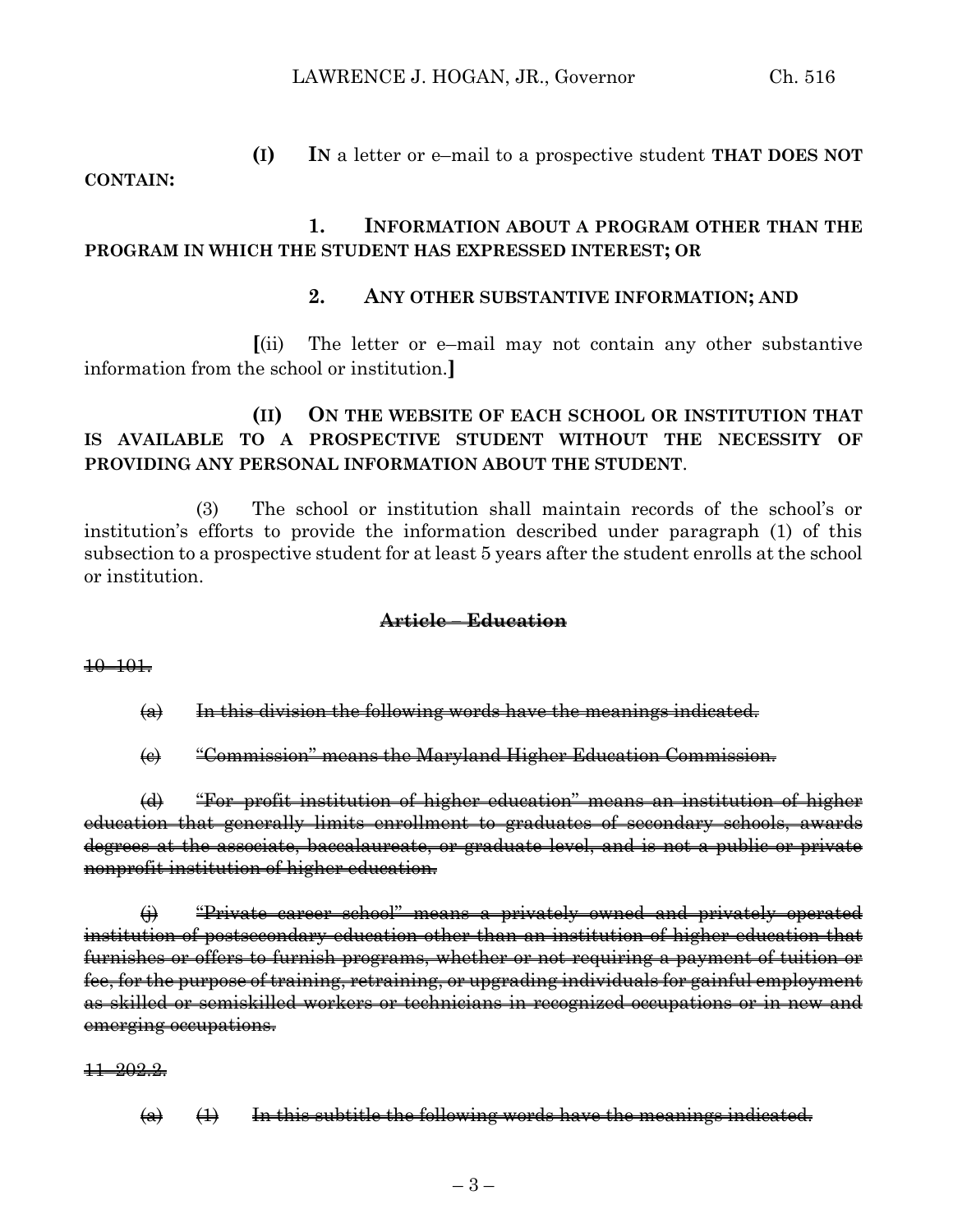#### Ch. 516 2019 LAWS OF MARYLAND

 $\Rightarrow$  "Fully online distance education program in the State" means a program, originating outside the State, offered by an out–of–state institution in which:

(i) A student domiciled in Maryland enrolls;

(ii) 51% or more of the program is offered through electronic distribution; and

(iii) The Commission determines that the portion of the program offered at a location in the State, if any, does not require a certificate of approval under § 11–202 of this subtitle for the institution to operate in the State.

(3) "Out–of–state institution" means an institution of higher education whose primary campus exists outside Maryland and whose authority to grant degrees is conferred by another state.

(b) (1) An institution of higher education that enrolls Maryland students in a fully online distance education program in the State shall file an application to register with the Commission before or within 3 months of enrolling the first Maryland student.

 $(2)$  This section does not apply to an institution of higher education that enrolls Maryland students in a fully online distance education program in the State that:

 $\leftrightarrow$  Is subject to program review by the Commission under  $§$  11–206 or § 11–206.1 of this subtitle;

(ii) Participates in the Southern Regional Education Board's Electronic Campus; or

(iii) Participates in the State Authorization Reciprocity Agreement (SARA).

**11–210.**

**(A) IN THIS SECTION, "ANNUAL REVENUE" MEANS THE REVENUE GENERATED DURING A SCHOOL'S OR AN INSTITUTION'S FISCAL YEAR THAT CAN BE INCLUDED IN ITS CALCULATION RELATED TO COMPLIANCE WITH 20 U.S.C. § 1094(A)(24).**

**(B) THIS SECTION APPLIES TO A SCHOOL OR AN INSTITUTION THAT HAS ANNUAL REVENUE IN EXCESS OF \$10,000,000 AND IS:**

**(1) A PRIVATE CAREER SCHOOL;**